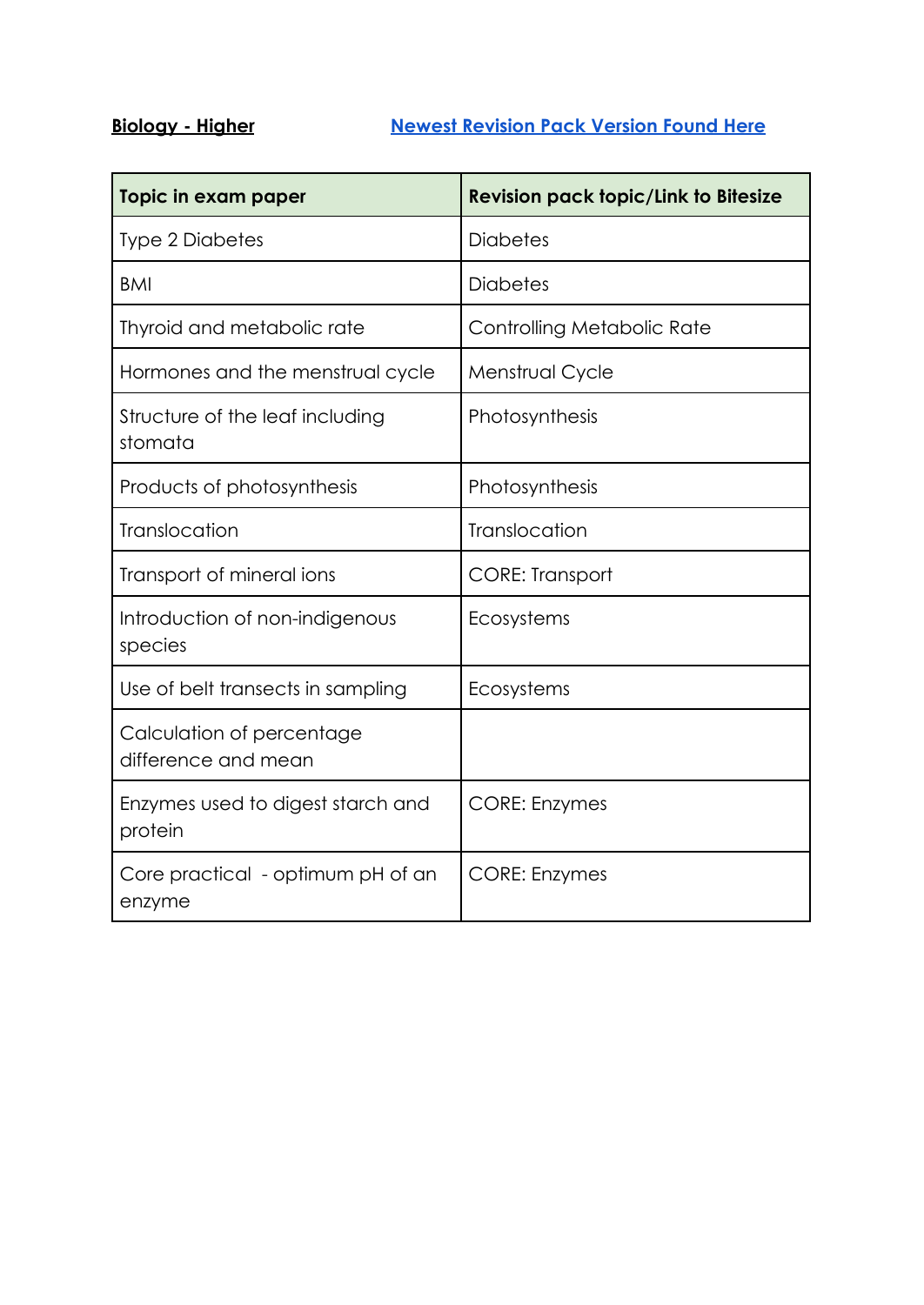## **Chemistry - Higher**

| Topic in exam paper                                            | Topic in revision pack                                |
|----------------------------------------------------------------|-------------------------------------------------------|
| Alkali metals - properties/reactions                           | Group 1-The Alkali Metals                             |
| Halogens/halides-properties and<br>reactions                   | Group 7-The Halogens                                  |
| Noble gases                                                    | Group 0-The NobleGases                                |
| Test for oxygen                                                | <b>Bitesize link</b>                                  |
| Reactions between groups 1 and 7                               | Group 1-The Alkali Metals and<br>Group 7-The Halogens |
| Effects of surface area and<br>temperature on rate of reaction | Rates of Reaction                                     |
| Reactions between sodium<br>thiosulphate and hydrochloric acid | Rates of Reaction                                     |
| <b>Bond energy calculations</b>                                | <b>Bitesize link</b>                                  |
| Electron configurations                                        | Atomic Structure                                      |
| Molecular substances                                           | <b>Molecular Compounds</b>                            |
| Calculating concentrations                                     | <b>Bitesize link</b>                                  |
| Atomic structure                                               | Atomic Structure                                      |
| <b>Balancing equations</b>                                     | <b>Balancing Equations (Core Skills)</b>              |
| Calculating rates of reaction                                  | Rates of Reaction                                     |